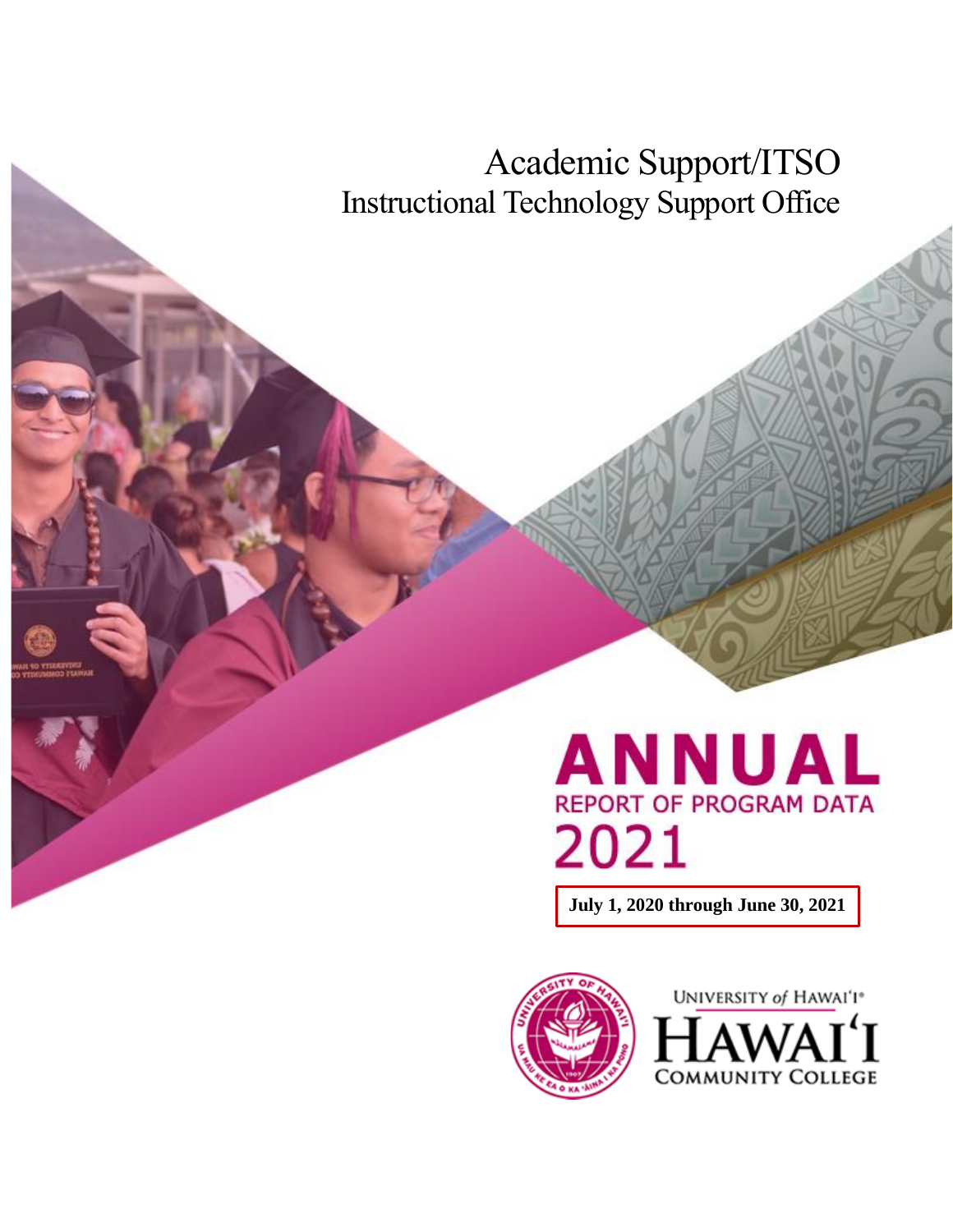# **1. Program or Unit Description**

#### **Program or Unit Mission or Purpose Statement**

ITSO supports the mission and goals of the college by providing faculty with instructional design support to increase creativity and the effective use of instructional technology. We are committed to assisting faculty in the design and development of instructional materials for distance education courses.

## **What is the target student or service population?**

ITSO's primary target service population are instructional faculty and lecturers, but most professional development opportunities and relevant communication is extended to all campus employees.

# **2. Analysis of the Program/Unit**

## [UHCC Annual Report of Program Data \(VARPD\)](https://uhcc.hawaii.edu/varpd/)

Discuss the program's or unit's strengths and areas to improve in terms of Demand, Efficiency, and Effectiveness based on an analysis of the program's ARPD Quantitative Indicators or comparable unit-developed measures or program-developed metrics. Include a discussion of relevant historical-trend data on key measures (i.e., last three years). Provide an explanation of any significant changes to the program's Quantitative Indicators or unit's key performance measures in the year of this Review. Non-instructional units must provide URLs for unit-specific data and attachment(s) for relevant unit-developed metrics discussed in this Review.

#### **Demand:**

In terms of demand, there is a continued high demand for instructional technology support, which further increased since March 2020 due to the COVID-19 pandemic.

|                            | 2018-2019 | 2019-2020 | 2020-2021 |
|----------------------------|-----------|-----------|-----------|
| One-on-one consultations   | 106       | 109       | 122       |
| contacts                   |           |           |           |
| Unduplicated faculty/staff | 44        | 36        | 55        |
| contacts                   |           |           |           |
| Total contact hours        | 66.25     | 94.83     | 114.38    |

#### ● **One-on-one consultations contacts**

There was an increase in all three metrics related to one-on-one consultations in 2020-21. This is likely due to the large number of instructors new to distance education that needed to plan for and teach their entire course via remote delivery in fall 2020 and spring 2021.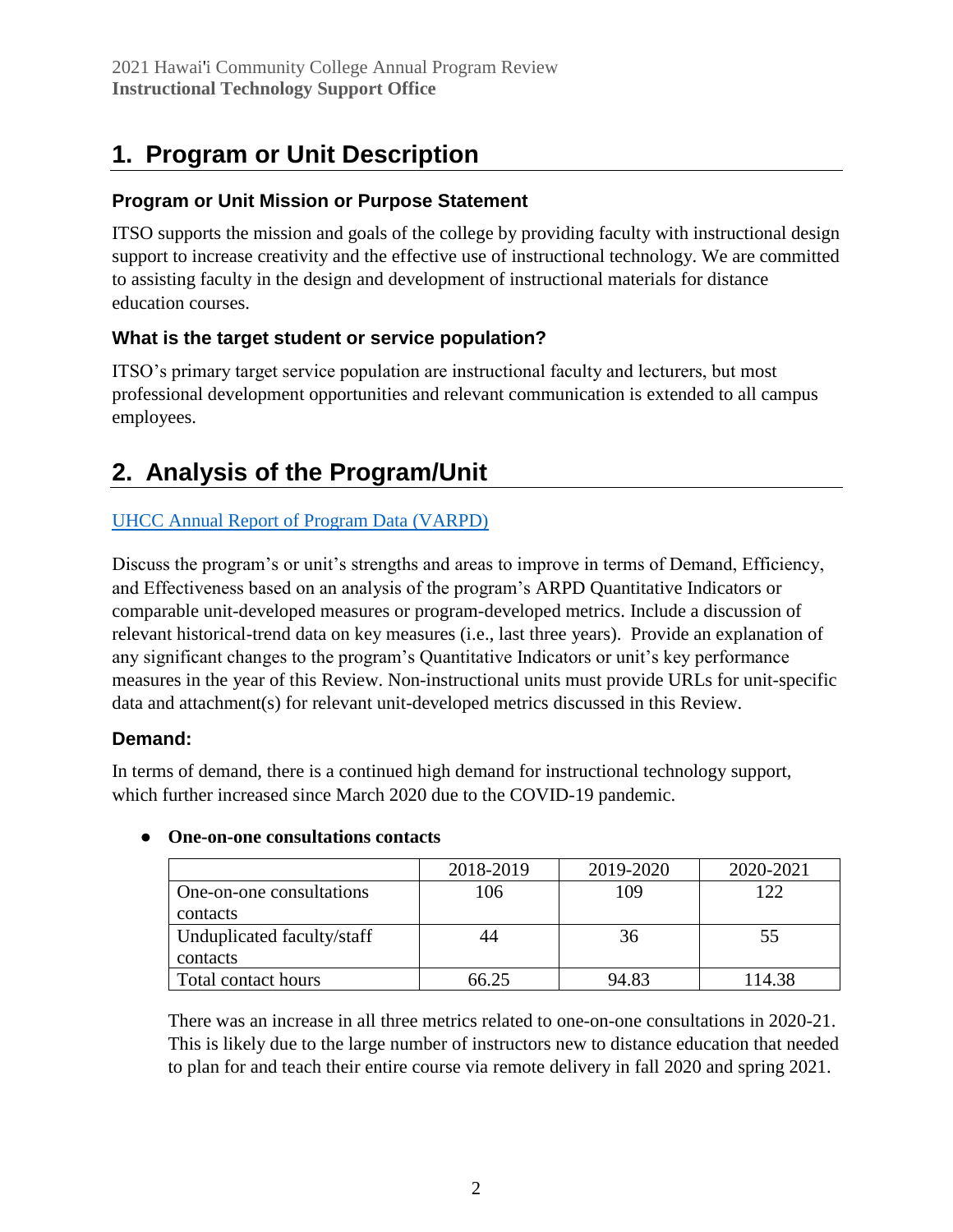|                                      | 2018-2019              | 2019-2020 | 2020-2021 |
|--------------------------------------|------------------------|-----------|-----------|
| Total participants (requested or     | $N/A$ – the badging    | 99        | 141       |
| had access to the badging site)      | program did not        |           |           |
| Active participants (earned at least | launch until 12/2019.  | 65        | 52        |
| one badge)                           | The previous training  |           |           |
| Total badges earned                  | (OCDP) had a total of  | 693       | 441       |
| Participants earned the Online       | 52 participants over 8 | 50        | 29        |
| Teaching - Level 1 badge             | years who completed    |           |           |
| Participants earned the Online       | the equivalent of the  | 24        |           |
| Teaching - Level 2 badge             | Level 2 badge.         |           |           |

#### ● **The ITSO Badging Program**

The Badging Program was launched in December 2019 to replace the Online Course Development Program (OCDP) that ended with the 2019-20 cohort. The Program was designed to be accessible on a larger scale than the OCDP, which was capped at 12 participants per year. The Badging Program is delivered asynchronously online, is available on-demand, and is designed in free standing modules so that it could be made available to all campus employees. Department chairs can also recommend potential future lecturers, thereby allowing them access to the training. The Program launched in December 2019 with 17 modules and the first two certification levels.

The program saw heavy usage beginning in spring 2020 due to the pandemic. Usage decreased slightly but remained heavy in 2020-21. This was anticipated due to the sudden surge in spring/summer 2020. Based on **fall 2020** data from the Institutional Research, Analysis and Planning Office, Hawai'i CC employed 178 faculty and lecturers. With 141 participants signed up to participate in the badging program, this equates to nearly an 80% participation rate. While this number is not completely accurate (a few participants are APTs, and a few are potential future lecturers not yet hired), this is still a high rate of participation for a professional development program.

#### ● **Workshops**

|                              | 2018-2019 | 2019-2020 | 2020-2021 |
|------------------------------|-----------|-----------|-----------|
| Workshops offered            |           |           |           |
| Total number of participants |           |           | 58        |

This is one area in which there has been a steady decrease in demand over time due to declining participation. The number of workshops offered in 2019-20 was exceptionally low due to a planned sabbatical and the pandemic during that year. In 2020-21 "special" workshops developed and offered during summer 2020 to support faculty who transitioned their classes to remote delivery accounted for 7 of the 17 workshops offered, and 148 of the 158 participants. If these workshops are removed from the counts, there were 10 workshops offered (five of which were canceled due to lack of registration), with a total of 10 participants.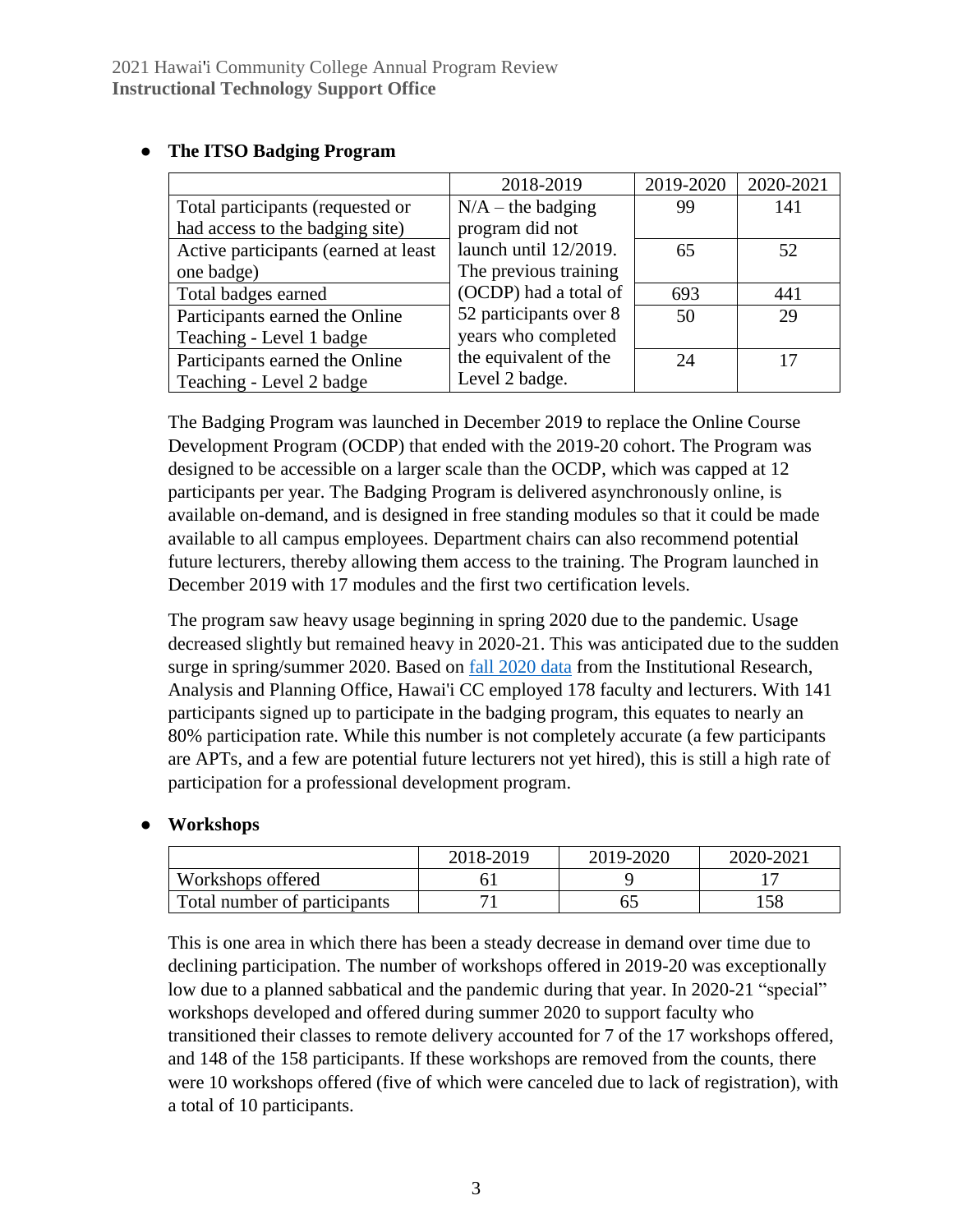## **Efficiency**

The unit assesses the efficiency of its services through a question in the annual ITSO Services Survey. The survey was administered over two weeks in April 2021 to 144 people including all administrators and division chairs, and faculty/staff who utilized ITSO services. The table below presents the number and percentage of respondents who answered Strongly agree/Agree to the statement, "I am satisfied with the response time to requests for assistance." The 2018-19 survey only received nine responses, and the survey was not deployed in 2019-20 due to the pandemic. And although the 2020-21 survey garnered just 26 responses (18.1% response rate), the data supports ITSO's efficiency in responding to the needs of the College.

|                                          | 2018-2019  | 2019-2020 | 2020-2021  |
|------------------------------------------|------------|-----------|------------|
| I am satisfied with the response time to | 8/9        | N/A       | 22/26      |
| requests for assistance                  | $(88.9\%)$ |           | $(84.6\%)$ |

ITSO staff strives to respond to all email and phone inquiries within 1-2 business days, and to schedule consultation and support meetings within one week of a request. For the Badging Program, we communicate that work will be evaluated and returned within three business days of submission. Throughout the program, including the peak of activity in the Badging Program ITSO staff were able to evaluate and provide feedback on all work within the three-day window.

#### **Effectiveness**

Client satisfaction and effectiveness are also assessed using Likert scale questions in the ITSO Services Survey described above in the Efficiency section. The table below presents the number and percentage of respondents who answered Strongly agree/Agree to the following statements.

|                                           | 2018-2019 | 2019-2020 | 2020-2021  |
|-------------------------------------------|-----------|-----------|------------|
| Workshops have helped me become more      | 6/6       | N/A       | 14/17      |
| comfortable using instructional           | $(100\%)$ |           | $(82.4\%)$ |
| technology.                               |           |           |            |
| Working with ITSO, I have been able to    | 4/5       | N/A       | 20/22      |
| improve my course.                        | $(80\%)$  |           | $(90.9\%)$ |
| Working with ITSO, I have become more     | 9/9       | N/A       | 19/22      |
| comfortable with using Laulima.           | $(100\%)$ |           | $(86.4\%)$ |
| Working with ITSO, I have become more     | 3/3       | N/A       | 17/21      |
| comfortable with teaching online.         | $(100\%)$ |           | $(81.0\%)$ |
| ITSO staff has been helpful in answering  | 4/4       | N/A       | 22/24      |
| my distance education questions/concerns. | $(100\%)$ |           | $(91.7\%)$ |
| ITSO staff has been helpful in answering  | 10/10     | N/A       |            |
| questions/concerns about Laulima.         | $(100\%)$ |           |            |
| I am satisfied with the level of support  | 10/10     | N/A       | 22/24      |
| and services ITSO provides.               | $(100\%)$ |           | $(91.7\%)$ |

Although these data points are based on a small sample size, it is indicative of the unit's effectiveness in providing support and training to the campus.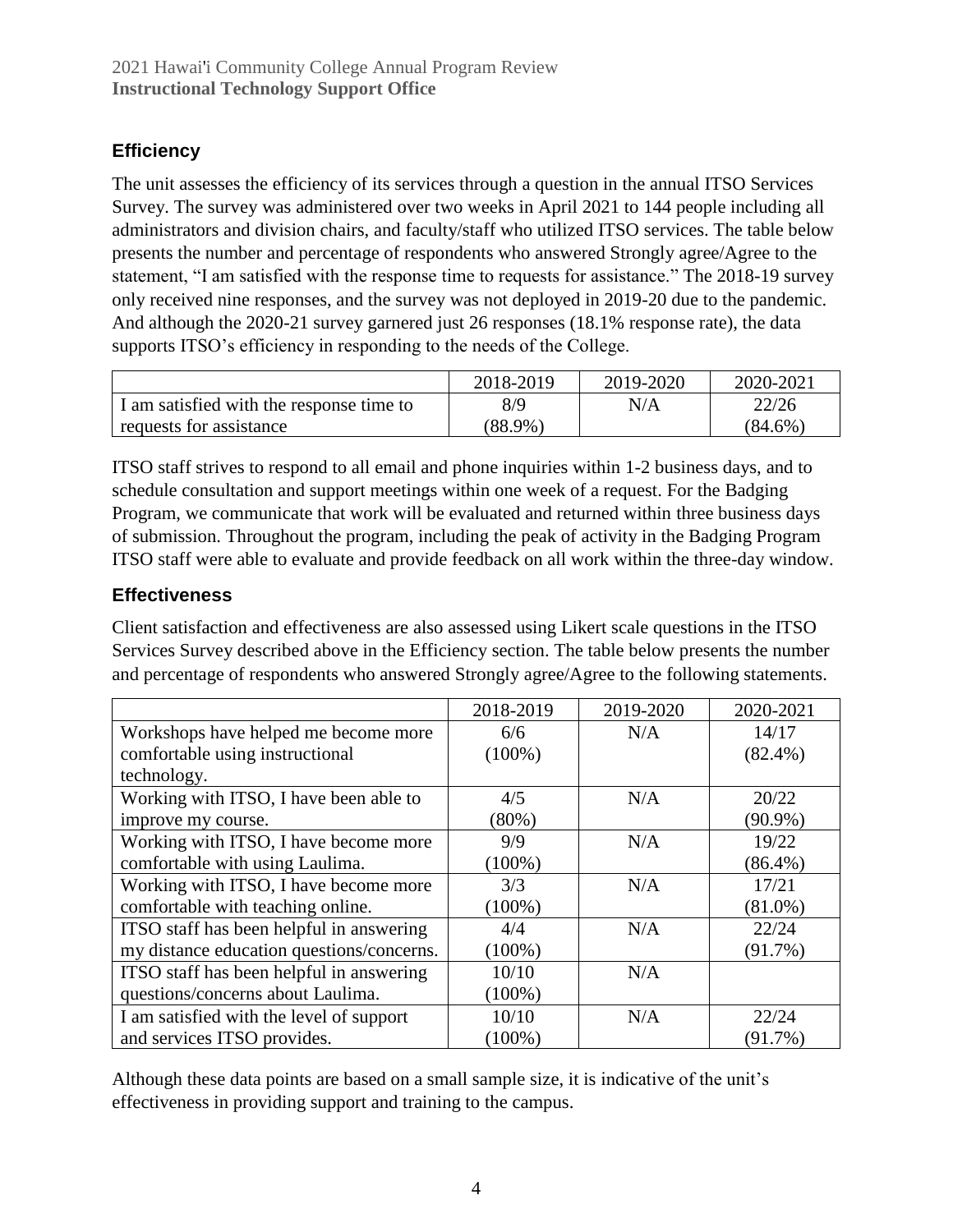#### **Discuss significant program or unit actions and activities over the year of this Review. Include new certificate(s), stop outs, gain/loss of position(s), organizational changes, changes in unit operations or responsibilities, etc. Include a discussion of external factors affecting the program or unit.**

There were two significant external factors which affected ITSO during 2020-21.

#### ● **External factor: The COVID-19 pandemic**

The pandemic continued to impact the unit. Prior to the pandemic, the College regularly offered traditional classroom-based classes, campus-based video conference classes, and asynchronous online (Laulima) classes, with completely asynchronous online classes making up about 13-15% of class offerings each semester. However, since the pandemic hit, the College shifted classes to remote delivery in spring 2020. While a few classes returned to face-to-face instruction in fall 2020 and spring 2021, most classes continued distance delivery. Some classes moved to completely asynchronous online delivery, while some utilized web-based video conferencing technology (e.g., Zoom) to continue synchronous instruction. This shift caused a sustained increased demand for services provided by ITSO.

#### ● **External factor: Shut down of Classic Google Sites**

Several cohorts of faculty who participated in the OCDP used Classic Google Sites to create and house content that was displayed in various Laulima tools. In 2016, Google launched a new version of Google Sites, but it was not made available in our UH accounts until 2017. At that time, we were told that Classic Sites would not be discontinued. However, we were informed in spring 2020 that Classic Sites would be phased out and discontinued at the end of 2021. Since the New Google Sites cannot be linked and shown within Laulima the way the Classic Sites did, content created and housed in Classic Sites would need to be moved. We started planning in summer 2020 and began communicating this change with faculty in August 2020. We identified instructors still using Classic Sites with Laulima and offered to rebuild their content and related activities in Laulima. As a result, ITSO worked with eight instructors on rebuilding the content and related activities for 12 courses. This was a major undertaking that required 60-80+ person hours per course project depending on the complexity of the course build. The 12 projects were scheduled and completed November 2020-July 2021 to ensure all content was moved out of Classic Sites before the Fall 2021 semester began.

# **3. Program Learning Outcomes or Unit/Service Outcomes**

- a) List all Program Learning Outcomes (**PLO**s) or Unit/Service Outcomes (**UO**s) and their alignment to the College's Institutional Learning Outcomes (**ILO**s).
	- UO 1. Faculty will be increasingly comfortable integrating current instructional technology into curriculum due to the Instructional Technology Support Office's Laulima training and support.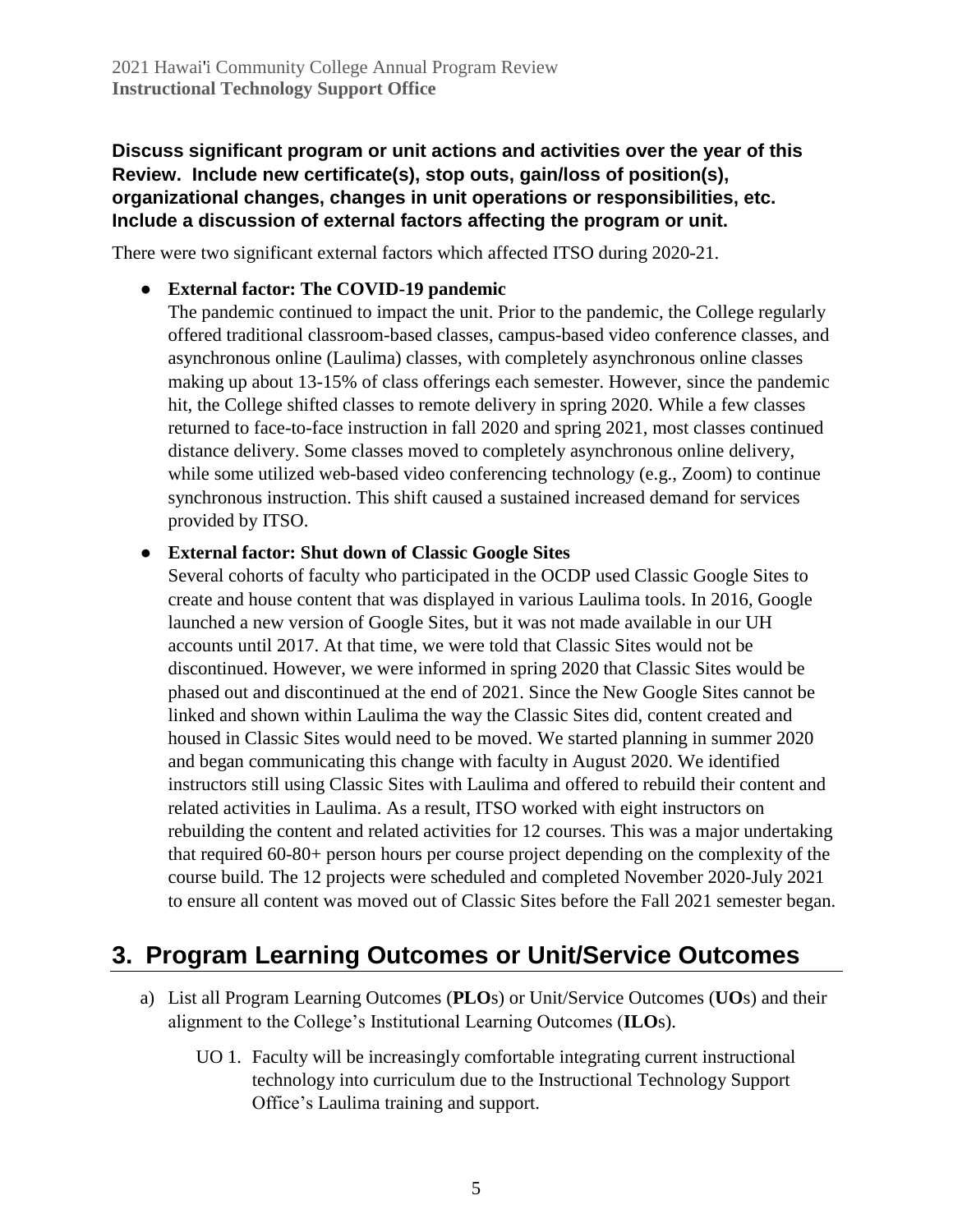- *ILO 1: Communicate effectively in a variety of situations.*
- *ILO 2: Utilize critical thinking to solve problems and make informed decisions.*
- *ILO 4: Utilize quality comprehensive services and resources in the ongoing pursuit of educational and career excellence.*
- UO 2. The online faculty, department chairs and administration will have clear and current information about distance education.
	- *ILO 1: Communicate effectively in a variety of situations.*
	- *ILO 2: Utilize critical thinking to solve problems and make informed decisions.*
	- *ILO 4: Utilize quality comprehensive services and resources in the ongoing pursuit of educational and career excellence.*
- b) List the PLOs or UOs that have been assessed in the year of this Review. Instructional programs must list the courses that have been assessed in the year of this Review and identify the alignment(s) of Course Learning Outcomes (**CLO**s) to the PLOs. If no assessment was conducted in the year of this Review, provide an explanation and schedule of upcoming planned assessments.

UO 2: The online faculty, department chairs and administration will have clear and current information about distance education. (ILOs 1, 2, 4)

c) Assessment Results: provide a detailed discussion of assessment results at the program (PLO) and course (CLO), or unit (UO), levels in the year of this Review. Provide an analysis of how these results reflect the strengths and challenges of the program or unit in meeting its Outcomes.

This UO is assessed using an anonymous, web-based survey to all administrators, department chairs, faculty teaching online classes, and any other faculty/staff members who have worked with ITSO to identify their awareness and satisfaction of the distance education related information communicated from ITSO.

In April 2021, ITSO sent out the 2020-21 ITSO Services Survey to a total of 144 people including all administrators and division chairs, and faculty/staff who utilized ITSO services in 2020-21. Over the two week survey period, 26 responses were received equating to an 18.1% response rate. Respondents included one administrator, one division/department chair, 13 instructional faculty members, one non-instructional faculty member, and 10 lecturers.

Of the 26 respondents:

- 20 (76.9%) indicated they called/emailed ITSO for information
- 20 (76.9%) read monthly newsletters and announcements sent via email by ITSO.
- 14 (53.8%) accessed the ITSO Dev resource site to retrieve information.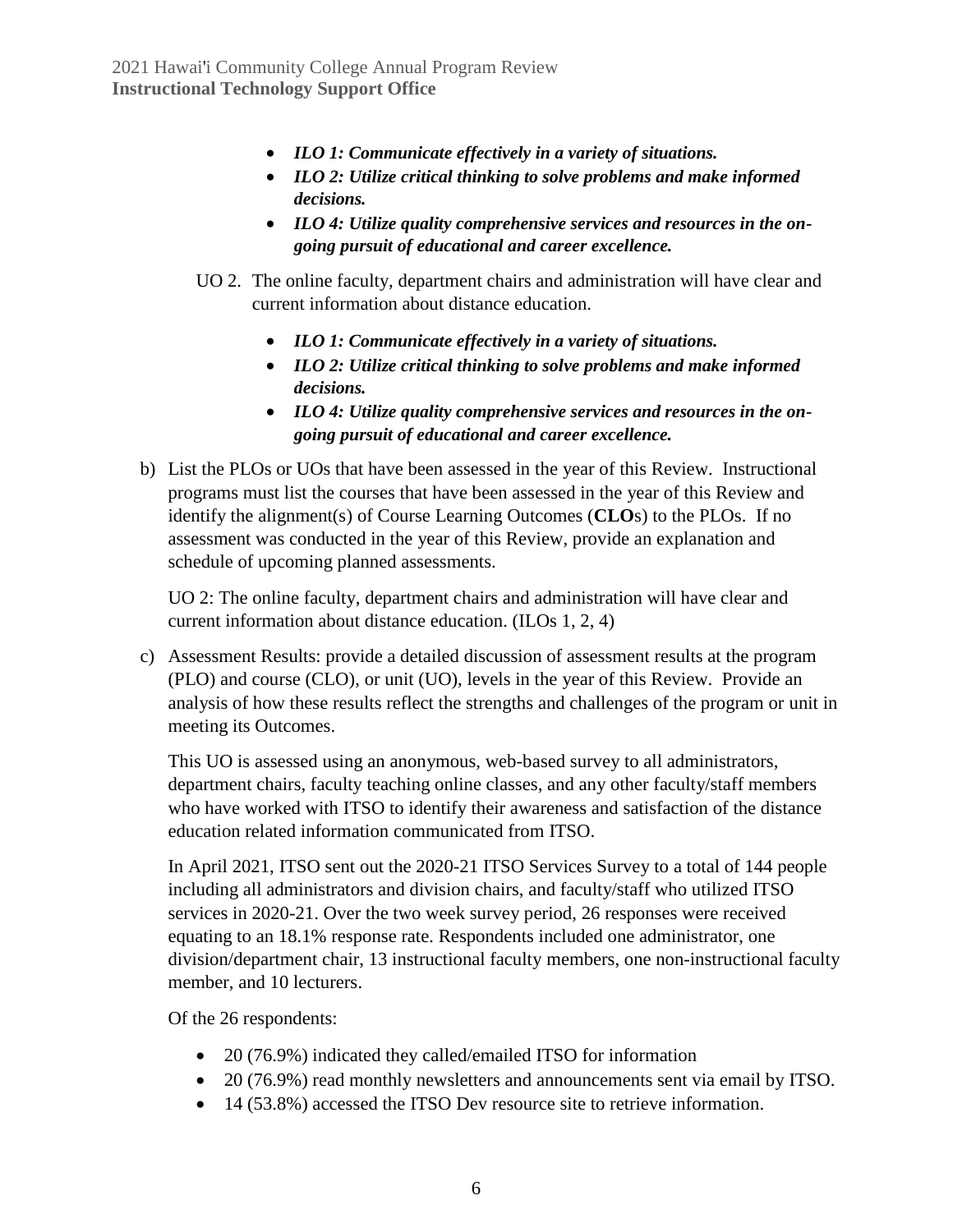The survey also included an open-ended question asking how ITSO could improve in communicating information regarding distance education with the Hawai'i CC community. It received the following responses:

- "I like the newsletters. Teaching is feeling lonely to me at the moment, so helpful to hear how others are dealing with similar issues, even if I can't always squeeze in time for the workshops. Also, I don't know if others realize how valuable those Badging videos are just on the fly, when you need an answer to a specific question about how a Laulima setting works."
- "No improvement needed! They were all great!"
- "You do a great job!" / "All good!" / "They are the best!" (3)
- "When Covid is under control and everyone is vaccinated "Distance Ed" parties at beach pavilion where those good/innovative at it can share techniques with those not so skilled."
- "A quick reference guide would be nice especially setting up the overview page. I know there is help on the ITSO-Dev site but it took me forever to find what I needed."
- "I'm not a techie; I haven't a clue."
- "n/a. They are good at it."
- "no clue" / " $n/a$ " (3)

The access rate for the ITSO Dev resource site to retrieve information is lower than the other two metrics, but as a resource site it does not usually "push" information out. It is a repository where information is stored and made available for users to access. The announcements tool in the site is used occasionally to post information and is pushed out to users' email. The consumption rate of these pushed announcements is likely captured in the "read monthly newsletters and announcements sent via email by ITSO" metric.

Based on the data available, the assessment results are generally positive, and indicate our clients are receiving and consuming the information we disseminate, and are satisfied with the information.

d) Changes that have been made as a result of the assessment results: instructional programs must provide a discussion of changes made as a result of the analysis of assessment results, e.g., to curriculum, instruction, development of student learning opportunities, faculty professional development activities, assessment strategies, etc.; non-instructional units must provide a discussion of changes made as a result of the analysis of assessment results, e.g., to services, operations, personnel training, assessment strategies, etc.

The unit recognizes that the response rate of the survey continues to be low. Over the past few years the unit has tried looking at the survey and timing to see if the response rate could be increased, but with little success. The unit will continue to explore other strategies to increase the survey response rate.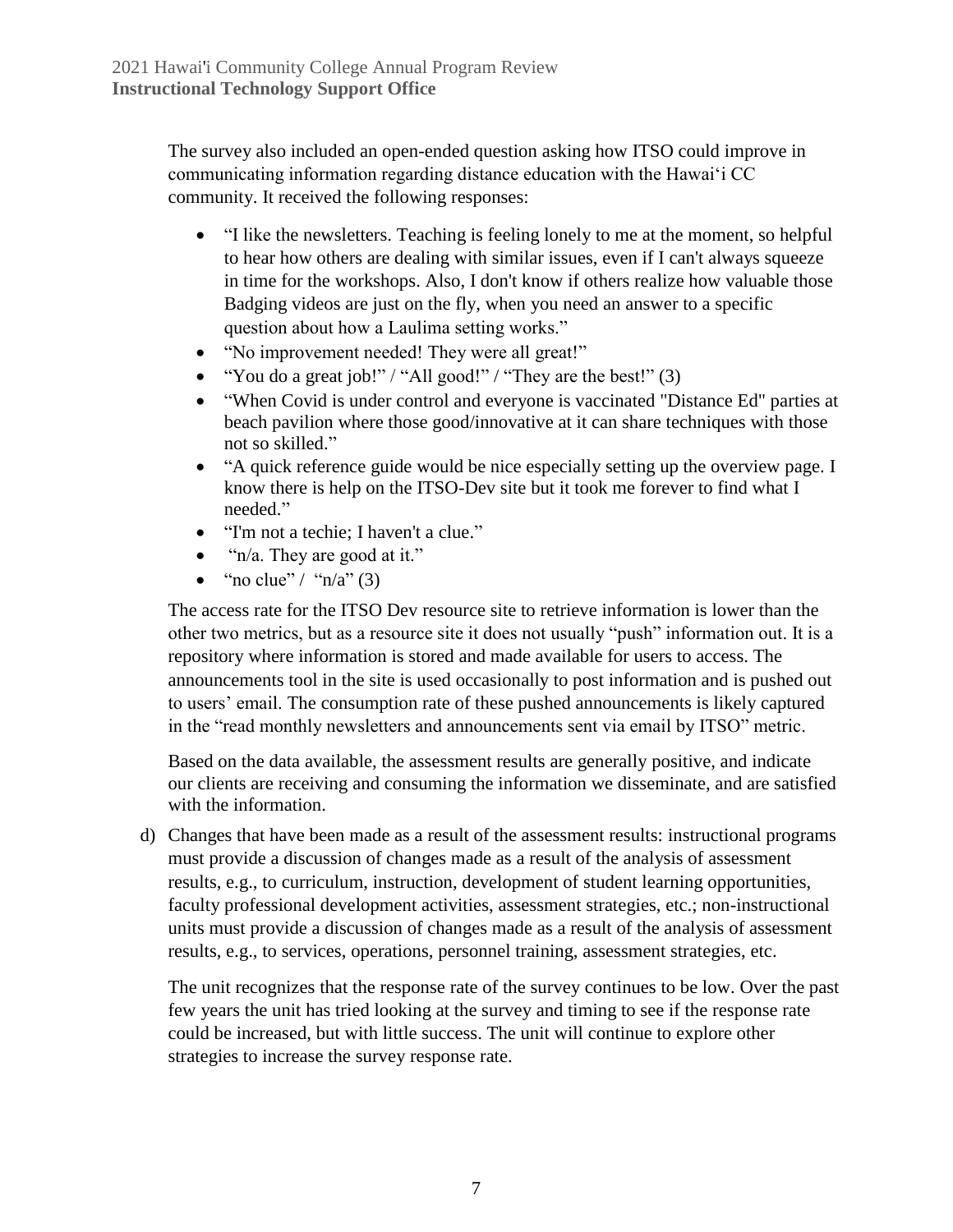# **4. Action Plan**

## **Previous Action Plan**

This action plan must include an analysis of progress in achieving previous planned improvements including the results of the prior Comprehensive Review's action plan(s). Discuss how the goals identified in that prior action plan were met and the impact on the program or unit; or, if not met, discuss why and the impact on the program or unit, and whether those goals are being carried over to the current action plan.

| Action:            | Review/deploy ITSO Services Survey                                   |
|--------------------|----------------------------------------------------------------------|
| Impact:            | Increase data collected regarding various ITSO services              |
| Outcome/Benchmark: | Increase participation; better respond to faculty needs              |
| Timeline:          | Review in January, deployment in Spring 2021                         |
| Discussion:        | Completed. The survey was revised in January 2021, and deployed in   |
|                    | April 2021. Although the response rate remains low (26), the 18.1%   |
|                    | response rate was a 6.3% increase, up from 11.8% in 2019 (the survey |
|                    | was not deployed in 2020 due to the COVID-19 pandemic).              |

| Action:            | Develop and deploy an evaluation tool for the Badging Program                                                                                                                                                                                                                                                                                                                                                                                                                                                                                                                                  |  |  |
|--------------------|------------------------------------------------------------------------------------------------------------------------------------------------------------------------------------------------------------------------------------------------------------------------------------------------------------------------------------------------------------------------------------------------------------------------------------------------------------------------------------------------------------------------------------------------------------------------------------------------|--|--|
| Impact:            | Gather data regarding the impact and effectiveness of the program                                                                                                                                                                                                                                                                                                                                                                                                                                                                                                                              |  |  |
| Outcome/Benchmark: | Initial data collection                                                                                                                                                                                                                                                                                                                                                                                                                                                                                                                                                                        |  |  |
| Timeline:          | Develop evaluation tool: Fall 2020.                                                                                                                                                                                                                                                                                                                                                                                                                                                                                                                                                            |  |  |
|                    | Deploy evaluation: Fall 2020/Spring 2021                                                                                                                                                                                                                                                                                                                                                                                                                                                                                                                                                       |  |  |
| Discussion:        | Completed. The Badging Program Participant Feedback Survey was<br>developed in Fall 2020 and deployed in January 2021. The survey was<br>sent out to 123 people who had access to the Badging site. The survey<br>received 28 responses, equating to a 22.8% response rate.<br>Of the 28 respondents:<br>24 (85.7%) found the Badging Program's content helpful in<br>preparing them to teach online.<br>23 (82.1%) found the feedback on submissions to be helpful.<br>$\bullet$<br>24 (88.9%) found the tools provided (e.g. Syllabus template,<br>planning worksheets, etc.) to be helpful. |  |  |

| Action:            | Continue development of the Badging Program                             |
|--------------------|-------------------------------------------------------------------------|
| Impact:            | Increase professional development opportunities for faculty             |
| Outcome/Benchmark: | New badging modules and levels                                          |
| Timeline:          | A minimum of four new badges offered in AY 21                           |
| Discussion:        | Ongoing. Two new badging modules were released in AY 21. The            |
|                    | unit was unable to meet the projected goal of four new badging          |
|                    | modules due to the shutdown of Classic Google Sites and the need to     |
|                    | rebuild their content and related activities in Laulima for 12 courses. |
|                    | The unit reflects that four modules per AY might have been too          |
|                    | ambitious and expects to launch 3-4 new badging modules in AY 22.       |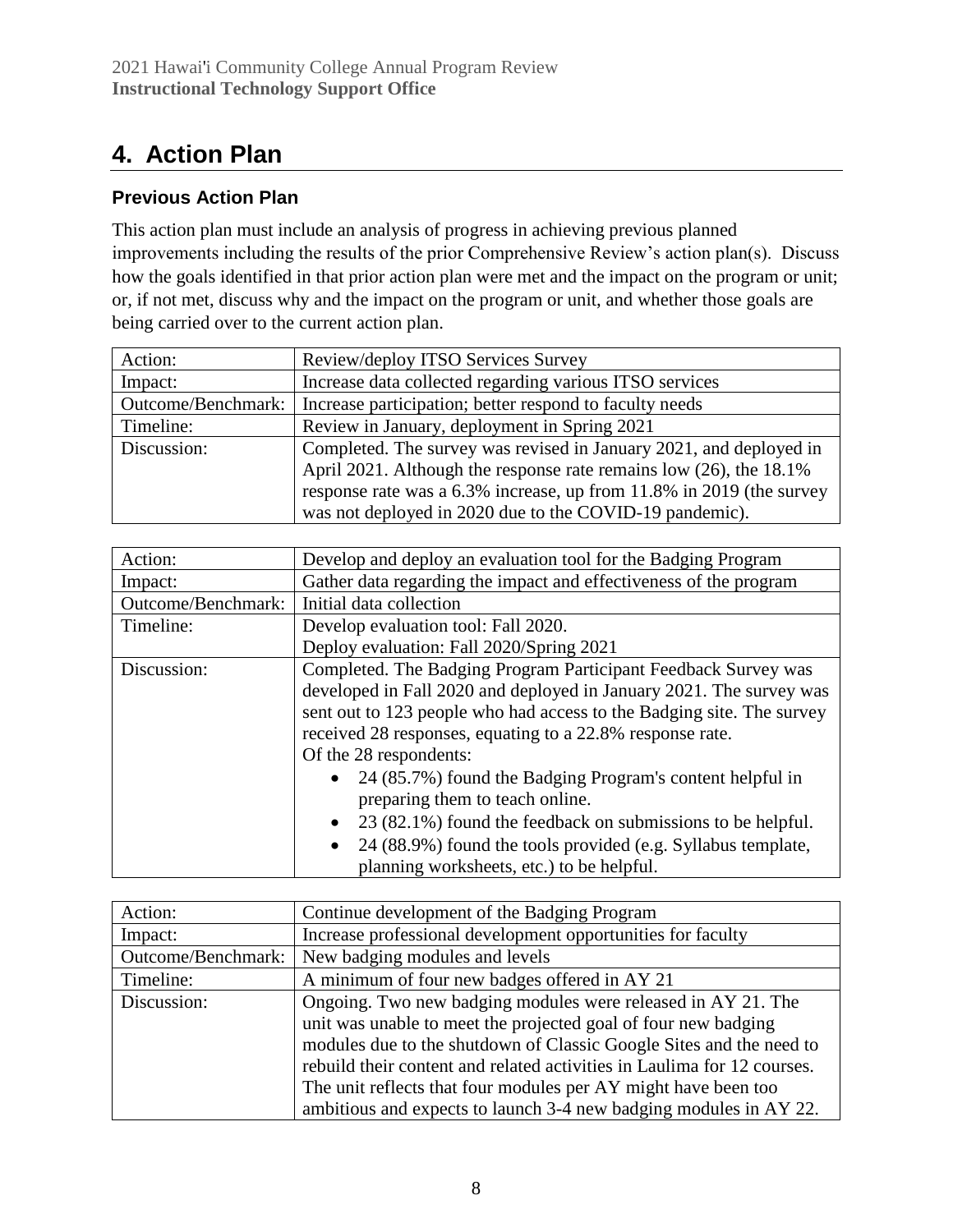| Action:            | Redesign ITSO website and update ITSO Dev Laulima site                |  |  |
|--------------------|-----------------------------------------------------------------------|--|--|
| Impact:            | Redesign and update information for faculty, staff, students, public  |  |  |
| Outcome/Benchmark: | Current and accurate information provided (including new compliance   |  |  |
|                    | information)                                                          |  |  |
| Timeline:          | ITSO Website redesign: Fall 2020                                      |  |  |
|                    | ITSO Dev site update: Spring 2021                                     |  |  |
| Discussion:        | Delayed. Critical updates were applied to the ITSO website and ITSO   |  |  |
|                    | Dev site but the redesign of the website and a complete review of the |  |  |
|                    | ITSO Dev site were postponed due to the shutdown of Classic           |  |  |
|                    | Google. The unit will work on redesigning the ITSO website in AY      |  |  |
|                    | 22, and will review and update the ITSO Dev site in AY 23.            |  |  |

#### **New Action Plan**

Based on findings in Parts 1-3, develop an action plan for your program or unit from now until your next Review, or as appropriate, update the action plan provided in your last Comprehensive Review. Be sure to list resources that will be required, if any, in section 5 below.

Be sure to focus on areas to improve as identified in ARPD data or unit-developed measures, the results of assessments of student learning or unit/service outcomes, and results of survey and other data used to assess your program or unit.

This action plan should include specific recommendations for improvement(s) or planned unit action(s) that will guide your program/unit through to the next program/unit Review cycle. The plan must include details of measurable outcomes, benchmarks and timelines.

| Action                                                                                | Impact                                                                                  | Outcome/Benchmark                                                           | Timeline                                                                                    |
|---------------------------------------------------------------------------------------|-----------------------------------------------------------------------------------------|-----------------------------------------------------------------------------|---------------------------------------------------------------------------------------------|
| Redesign ITSO website<br>and update ITSO Dev<br>Laulima site<br>(Continued from 2020) | Redesign and update<br>information for<br>faculty, staff, students,<br>public           | Current and accurate<br>information provided                                | <b>ITSO</b> Website<br>redesign: AY 21<br><b>ITSO</b> Dev site<br>review & update:<br>AY 22 |
| Continue development<br>of the Badging<br>Program<br>(Continued from 2020)            | Increase professional<br>development<br>opportunities for<br>faculty                    | New badging<br>modules                                                      | 3-4 new badging<br>modules in AY 22                                                         |
| Continue to explore<br>strategies to improve<br>survey response rate                  | Increase data collected<br>regarding various<br><b>ITSO</b> services                    | Increase response<br>rate; better respond to<br>faculty needs               | January-March<br>2022                                                                       |
| Collaborate with other<br>UHCCs to provide<br>webinars                                | Provide a wider scope<br>of professional<br>development<br>opportunities for<br>faculty | New webinars and<br>fewer canceled<br>events due to lack of<br>registration | 1-2 collaborative<br>webinars/trainings<br>offered in AY 22                                 |